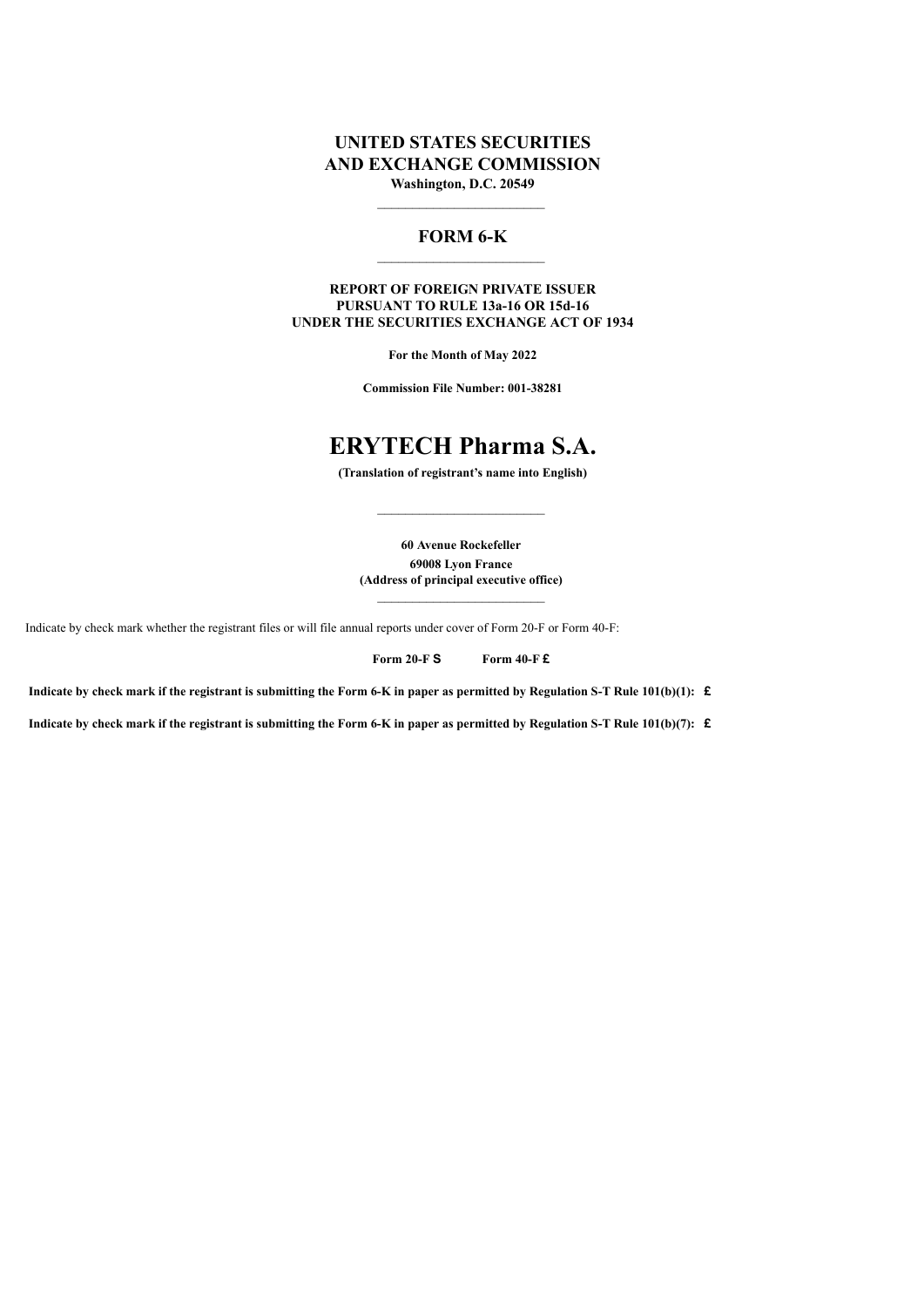## **INFORMATION CONTAINED IN THIS REPORT ON FORM 6-K**

## **Press Release**

On May 24, 2022, ERYTECH Pharma S.A. issued a press release to announce the availability of the documents for its Annual General Meeting to be held on Friday, June 24, 2022.

A copy of this press release is attached to this Form 6-K as Exhibit 99.1.

**EXHIBITS**

99.1 Press Release dated May 24, 2022.

**Exhibit Description**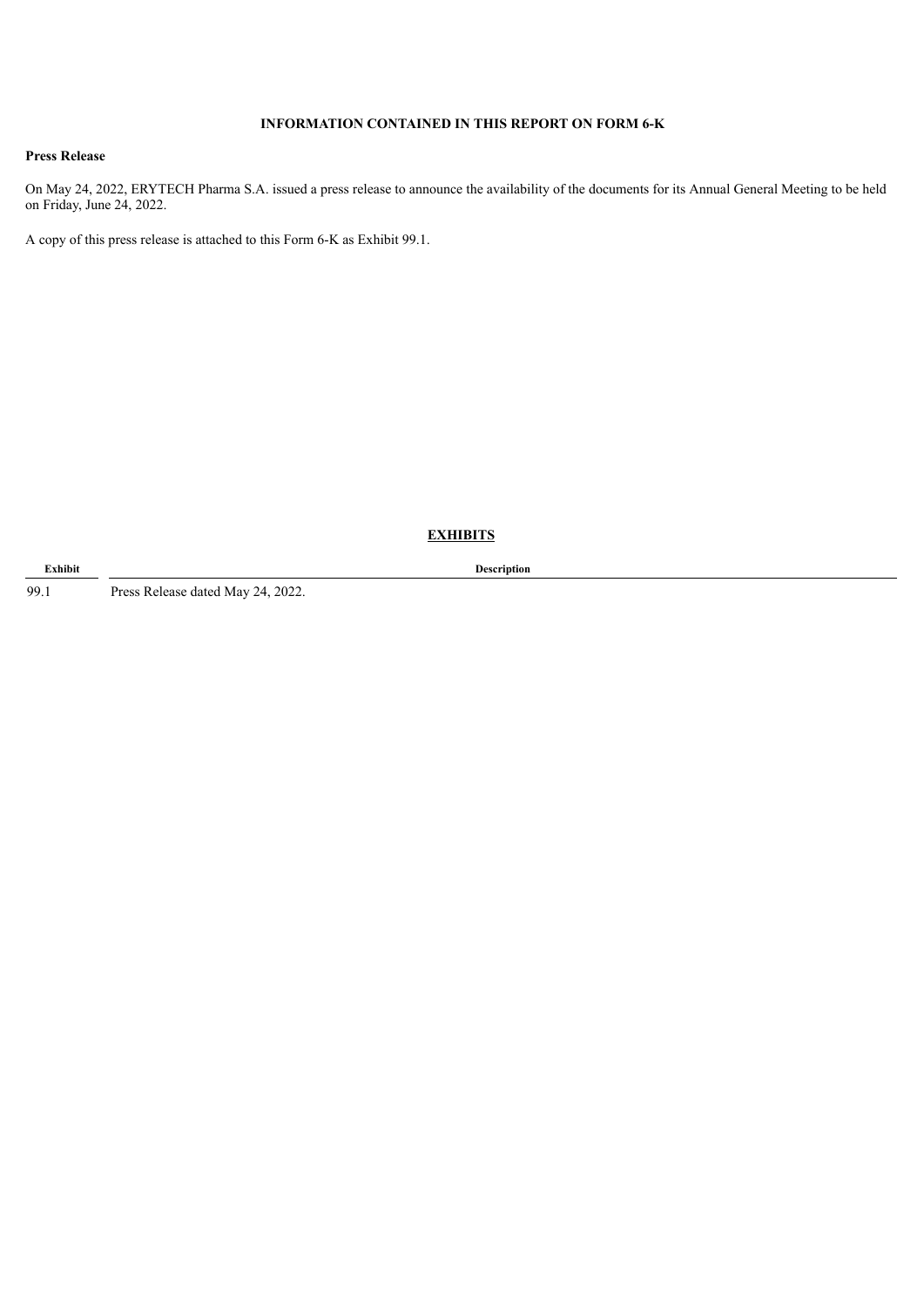## **SIGNATURES**

Pursuant to the requirements of the Securities Exchange Act of 1934, the registrant has duly caused this report to be signed on its behalf by the undersigned, thereunto duly authorized.

# **ERYTECH Pharma S.A.**

Date: May 25, 2022 By: /s/ Eric Soyer

Name Eric Soyer Title: Chief Financial Officer and Chief Operating Officer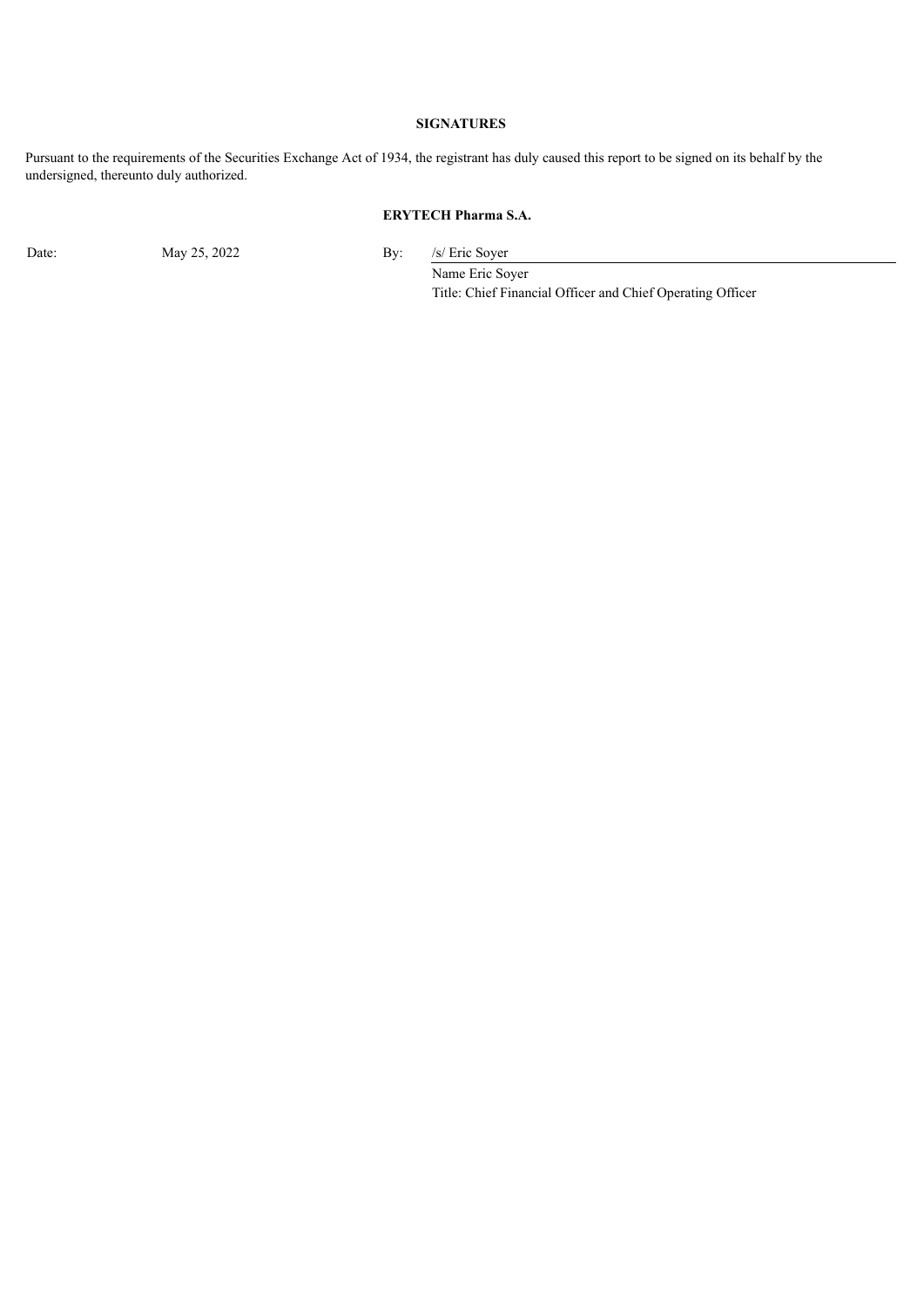

Cambridge, MA (U.S.) and Lyon (France), May 24, 2022 - ERYTECH Pharma (Nasdaq & Euronext: ERYP), a clinical-stage **biopharmaceutical company developing innovative therapies by encapsulating therapeutic drug substances inside red blood cells,** today announced the availability of the documents for its Annual General Meeting to be held on Friday, June 24, 2022.

ERYTECH's shareholders are hereby informed of the Annual General Meeting which will be held on June 24, 2022 at 09:00am CEST at the Hôtel Intercontinental Paris – Le Grand, 2 rue Scribe, 75009 Paris (FRANCE).

Shareholders may participate in the General Meeting as follows:

- 1. Attend in person;
- 2. Voting by mail or by internet on the secure voting platform Votaccess; or
- 3. Give a proxy to any individual or legal entity of their choice, under the applicable legal and regulatory conditions, or give a proxy to the Chairman of the Shareholders' Meeting. The Chairman will then vote on their behalf in favor of the adoption of the draft resolutions presented or approved by the Board of Directors and against the adoption of all other draft resolutions.

#### **Availability of the documents for the Shareholders' Meeting**

The notice of meeting including the agenda and the draft resolutions, together with the principal details for attending and voting at the Combined Shareholders' Meeting was published in the French Bulletin of Legal Announcements no. 59 on May 18, 2022.

Shareholders have access to the preparatory and information documents for the Shareholders' Meeting as provided for by law and the regulations. They may also be viewed on the Company's website at: https://investors.erytech.com/general-meeting.

Shareholders are kindly advised to consult this section on a regular basis, as it may be updated to specify the final terms and conditions of participation in this Shareholders' Meeting, in accordance with sanitary and/or legal and regulatory requirements.

#### **About ERYTECH and eryaspase (GRASPA®)** www.erytech.com

ERYTECH is a clinical-stage biopharmaceutical company developing innovative red blood cell-based therapeutics for severe forms of cancer and orphan diseases. Leveraging its proprietary ERYCAPS® platform, which uses a novel technology to encapsulate drug substances inside red blood cells, ERYTECH is developing a pipeline of product candidates for patients with high unmet medical needs. ERYTECH's primary focus is on the development of product candidates that target the altered metabolism of cancer cells by depriving them of amino acids necessary for their growth and survival.

The Company's lead product candidate, eryaspase, which consists of L-asparaginase encapsulated inside donor-derived red blood cells, targets the cancer cells' altered asparagine and glutamine metabolism. The proof of concept of eryaspase as a cancer metabolism agent was established in different trials in acute lymphoblastic leukemia (ALL) and pancreatic cancer. An investigator sponsored Phase 2 trial (IST) evaluating the use of eryaspase in ALL patients who developed hypersensitivity reactions to pegylated asparaginase recently reported positive results, based on which the Company intends to request approval in the United States and potentially other territories. The Company is also pursuing a Phase 1 investigator-sponsored clinical trial in first-line pancreatic cancer.